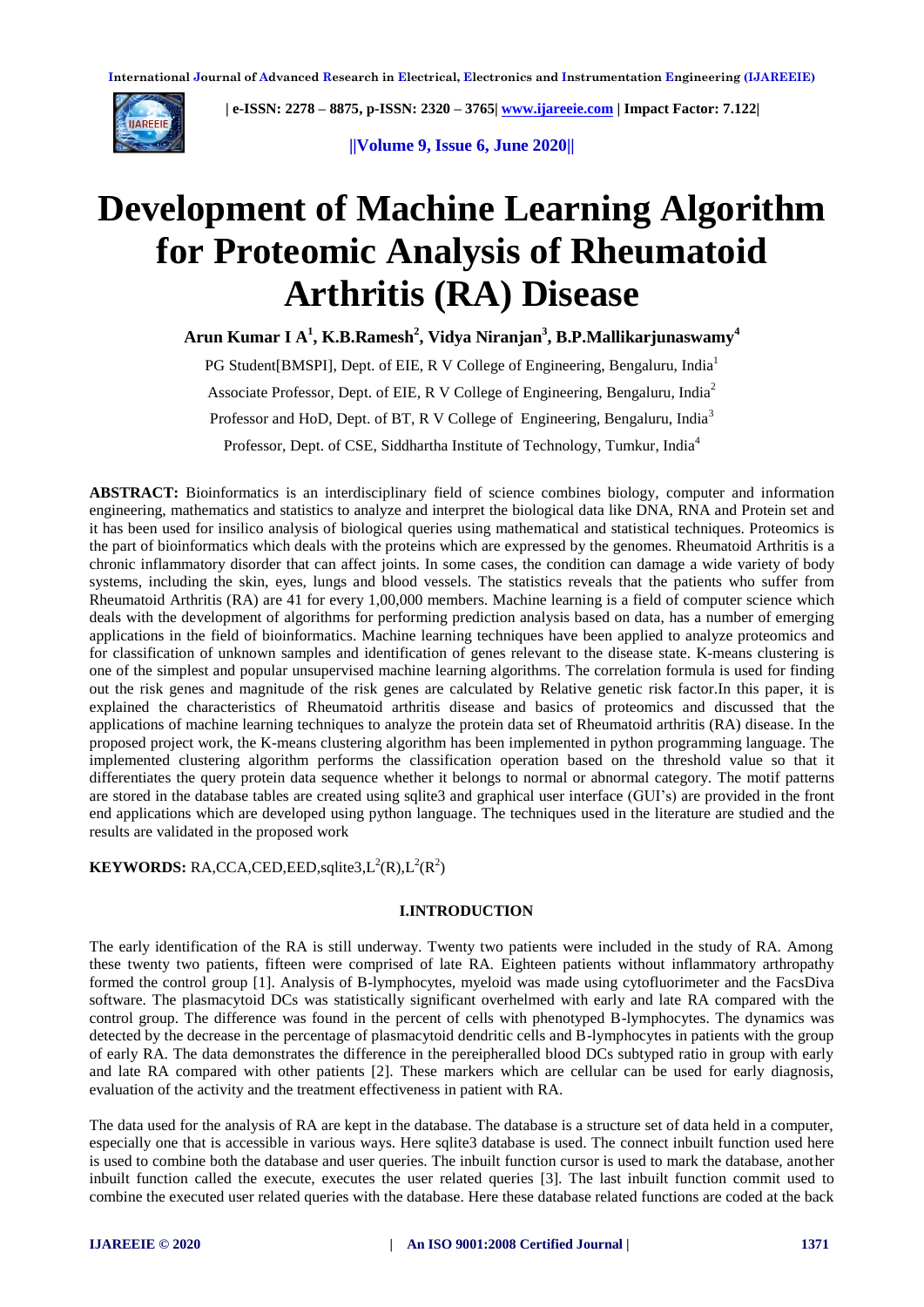

 **| e-ISSN: 2278 – 8875, p-ISSN: 2320 – 3765| [www.ijareeie.com](http://www.ijareeie.com/) | Impact Factor: 7.122|** 

# **||Volume 9, Issue 6, June 2020||**

end inorder to store the sequences and retrieve whenever needed at times[4].

Inorder to predict the RA, Machine learning concept in used. K-means clustering is the one of the method in machine learning which is an Unsupervised learning. Unsupervised learning is where you only have input data, say X and no corresponding output variables like Y [5]. The objective for unsupervised learning is to model the underlying structure or distribution in the data inorder to learn more about the data. These are called unsupervised learning because unlike supervised learning above there is no accurate answers and there is no teacher. Algorithm are left to their own devices to find and present the interesting structure in the data. Unsupervised learning problems can be further divided into clustering and association problems. Association rule learning problem is where you want to discover rules that describe large portions of your data, such as person who buy X also tend to buy Y. Clustering problem is where you want to discover the inherent groupings in the data, such as grouping customers by inducing behavior [6]. K-means algorithm is an algorithm to cluster n objects based on attributes into k partitions where k is less than n.It is similar to the expectation-maximization algorithm for mixtures of Gaussians in that they both attempt to find the centers of naturally occuring clusters in the data. It assumes that the object attributes form a vector space [7].An algorithm for partitioning (or clustering) N data points into K disjoint subsets and Sj containing data points so as to minimize the sum-of-squares criterion [8]. K-means clustering is an algorithm to classify or to group the objects based on features into K number of group [6]. The grouping is done by minimizing the sum of squares of distances between data and the corresponding centroidof the cluster [9]. Figure 1.1 shows the K-means clustering.



Figure 1.1: K-means clustering

#### **II. LITERATURE SURVEY**

The search for new biomarkers that will allow the diagnosis of arthritis in the early, pre-destructive phase of the disease is still underway. Twenty two patients with early rheumatoid arthritis (RA), duration of the disease up to 12 months) were included in the study. Fifteen patient patients comprised a group of late rheumatoid arthritis. Eighteen patients with OA and without inflammatory arthropathy had formed the control group. Analysis of the B-lymphocytes, myeloid, and plasmacytoid DCs count was carried out using a flow cytofluorimeter (BD FACSCantoII, USA) and FacsDiva software. The percent of plasmacytoid DCs was statistically significant predominated in the group of patients with early and late RA in comparison with the control group - 3.8  $*$  10% and 9.0  $*$  10% vs 1.0  $*$  10%, respectively (p = 0.0042). Furthermore, the difference was found in the percent of cells with the phenotype B-lymphocytes: 7.95  $*$  10% and 7.7  $*$ 10% vs  $3.3*10%$ , respectively (p = 0.014). The dynamics was detected due to a decrease in the percent of plasmacytoid dendritic cells and B-lymphocytes in patients in the group with early rheumatoid arthritis: respectively  $3.5 * 10\%$  vs 0.6  $* 10\%$  (statistically not significant, p> 0.05), and 6.9  $* 106 / 1$  vs 4.9  $* 10\%$  (p= 0.045). These data demonstrate the difference in the peripheral blood DCs subtypes ratio in group with early and late RA compared with OA- patients. These cellular markers can be used for early diagnosis, evaluation the activity and treatment effectiveness in patient with RA.

DNA repeats are believed to play significant roles in genome evolution and manifestation of severe diseases. Many of the methods for finding repeated sequences use distances, similarities and consensus sequences to generate candidate sequences. This paper presents results obtained using a dedicated numerical representation with a mapping algorithm (using DNA distances and consensus types) and an in-memory dot-plot analysis combined with image processing techniques, to visual isolate the positions of DNA repeats with different lengths.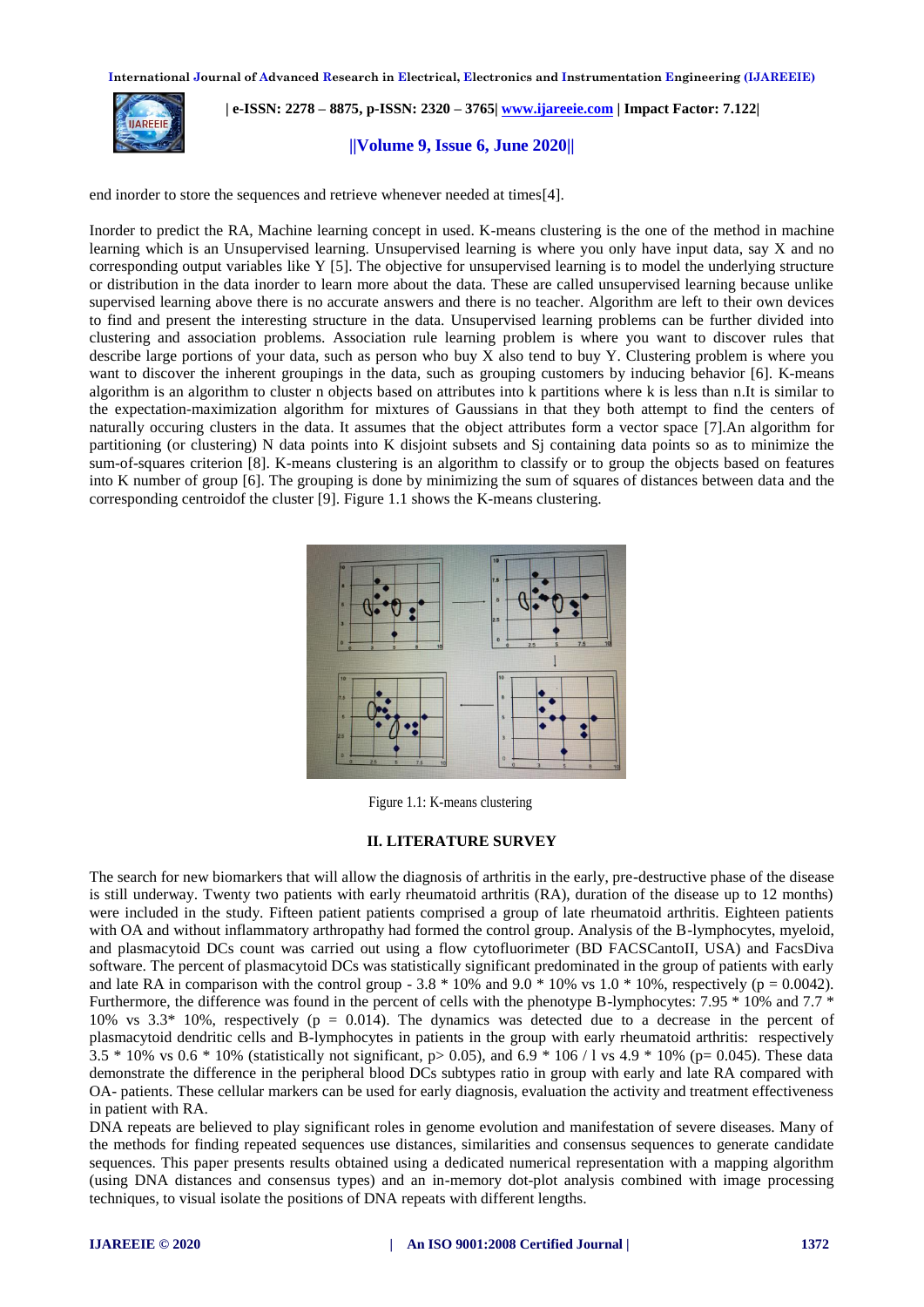

 **| e-ISSN: 2278 – 8875, p-ISSN: 2320 – 3765| [www.ijareeie.com](http://www.ijareeie.com/) | Impact Factor: 7.122|** 

# **||Volume 9, Issue 6, June 2020||**

We have performed large-scale analysis of RNADNA contacts in chromatin based on our own experimental data for K562 human cells and GRID-Seq. We have devised RNA-Seq controls and validated the resulting interactions with known chromatin-associated RNAs. We propose a pipeline for the analysis of RNA-DNA interactions, a noise correction procedure and clustering by the distance preference approach. We have compared the obtained interactomes with DNA-DNA contacts (Hi-C) for the same cell line and report the association of contacts with active compartment A and boundaries of topologically associating domains (TADs). We have detected a fraction of chromatin-enriched RNAs and report their chromatin properties. We also describe classes of RNAs by their contact preferences with DNA. Optofluidic laser that has a single layer of DNA molecules on the ring resonator surface is proposed. A target DNA can be detected in truly digital manner only with a single pulse of laser excitation. B DNA structures have a great potential to form and influence various genomic processes including transcription. One of the mechanisms of transcription regulation is nucleosome positioning. Even though only B-DNA can be wrapped around a nucleosome, non-B DNA structures can compete with a nucleosome for a genomic location. Here we used permanganate/S1 nuclease footprinting data on non-B DNA structures, such as Z-DNA, H-DNA, G-quadruplexes and stress-induced duplex destabilization (SIDD) sites, together with MNase-seq data on nucleosome positioning in the mouse genome. We found three types of patterns of nucleosome positioning around non-B DNA structures: a structure is surrounded by nucleosomes from both sides, from one side, or nucleosome free region.

Machine learning models based on random forest and XGBoost algorithms were constructed to recognize DNA regions of 1kB length containing a particular pattern of nucleosome positioning for four types of DNA structures (Z-DNA, H-DNA, G-quadruplexes and SIDD sites) based on statistics of di- and tri-nucleotides. The best performance (94% of accuracy) was reached for Gquadruplexes while for other types of structures the accuracy was under 70%. We conclude that 1kB regions containing G quadruplexes have distinct compositional properties, and this fact points to preferential locations of such pattern in the genome and requires further investigation. Gene ontology analysis revealed that the genes intersecting with the discovered patterns are enriched in channel and transmembrane activity, transcription factor and receptor binding. The direction for further research is to study the distribution of the discovered patterns in different tissues to identify well-positioned and dynamic nucleosomes and reveal genes, regulated via DNA structures and nucleosome positioning.

# **III.DESIGN AND IMPLEMENTATION**

The front end coding flowchart is shown in Figure 2.1 for the front end coding in Figure 2.2 where the user defined functions are used for the buttons for create, read, update, delete operations. The inbuilt functions are used for the labels and the frames. The labels are for loading the name, pattern and addresses, the frames are of two kinds, mainframe and the subframe [10].

The back end coding flowchart is shown in Figure 2.3 for the back end coding in Figure 2.4 where the inbuilt functions are used for connecting the user related queries with the database sqlite3, keeping the mark on the database the function cursor is used [11]. The user related queries at last are executed and commited with the database.



Figure 2.1: Flowchart of front end coding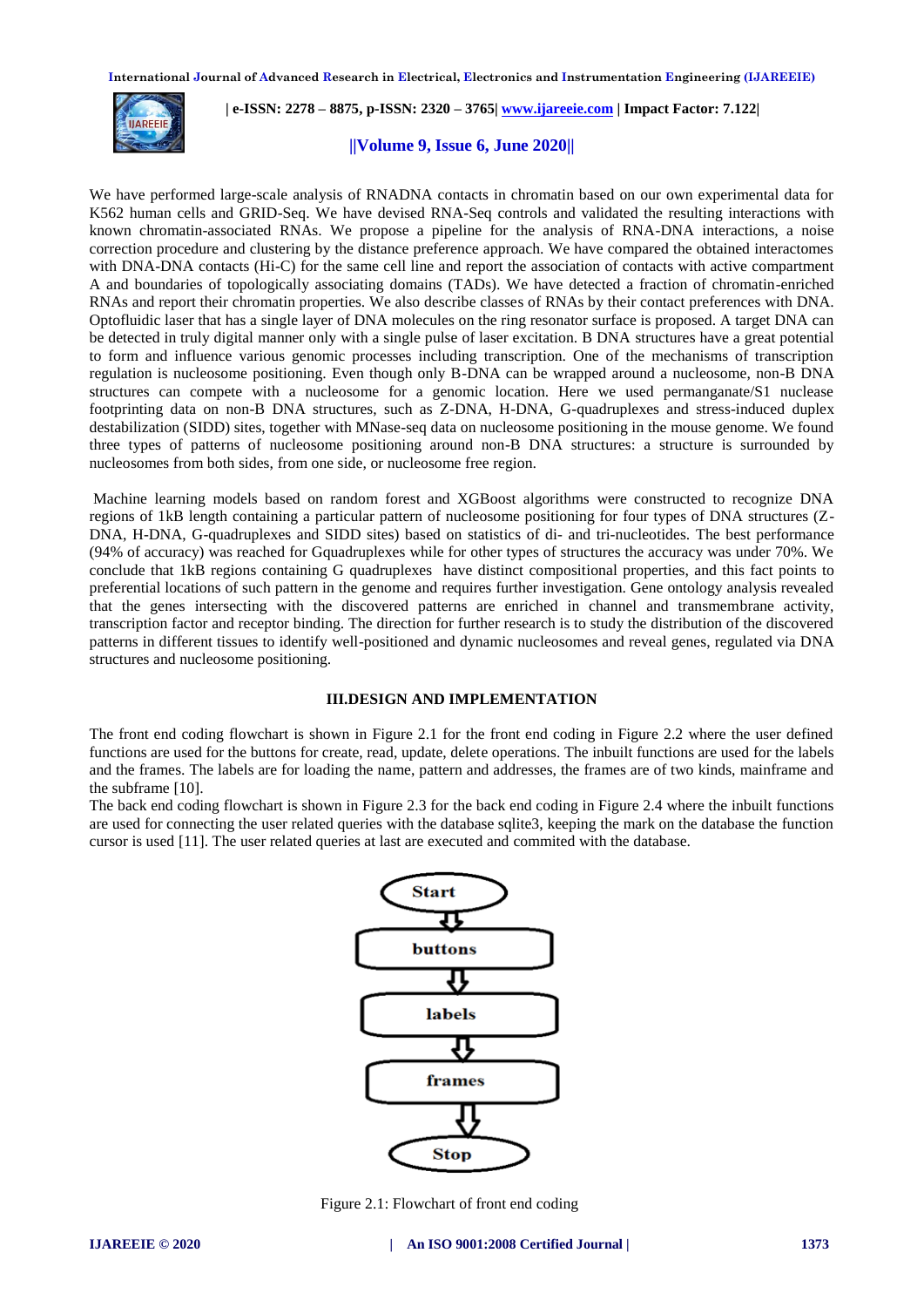

 **| e-ISSN: 2278 – 8875, p-ISSN: 2320 – 3765| [www.ijareeie.com](http://www.ijareeie.com/) | Impact Factor: 7.122|** 

**||Volume 9, Issue 6, June 2020||** 



Figure 2.2: front end coding



Figure 2.3: Flowchart of back end coding



Figure 2.4: back end coding

#### **IV.METHODOLOGY**

From the Figure 3.1, the methodology using the machine learning concept of K-means clustering is as follows-:

a)At first begin with decision where value of k is equal to number of clusters.

b) Put the initial partition which classifies the data into k clusters [12]. Training samples can be assigned randomly or systematically as the following-:

i) First k training sample can be taken as single element clusters

ii) Assign to the nearest centroid, the remaining training samplerecomputes the centroid of the gaining cluster after each assignment.

c) Taking the each sample in sequence, compute the centroid of each clusters from its distance. Update the centroid of the cluster gaining the new sample, if the sample is not in the cluster with related and close to centroid. Update the centroid of cluster gaining new sample with cluster losing the sample after switching this sample to the cluster [13].

d) Step(c) is repeated until convergence is achieved and until a pass through training sample causes no new assignments [14].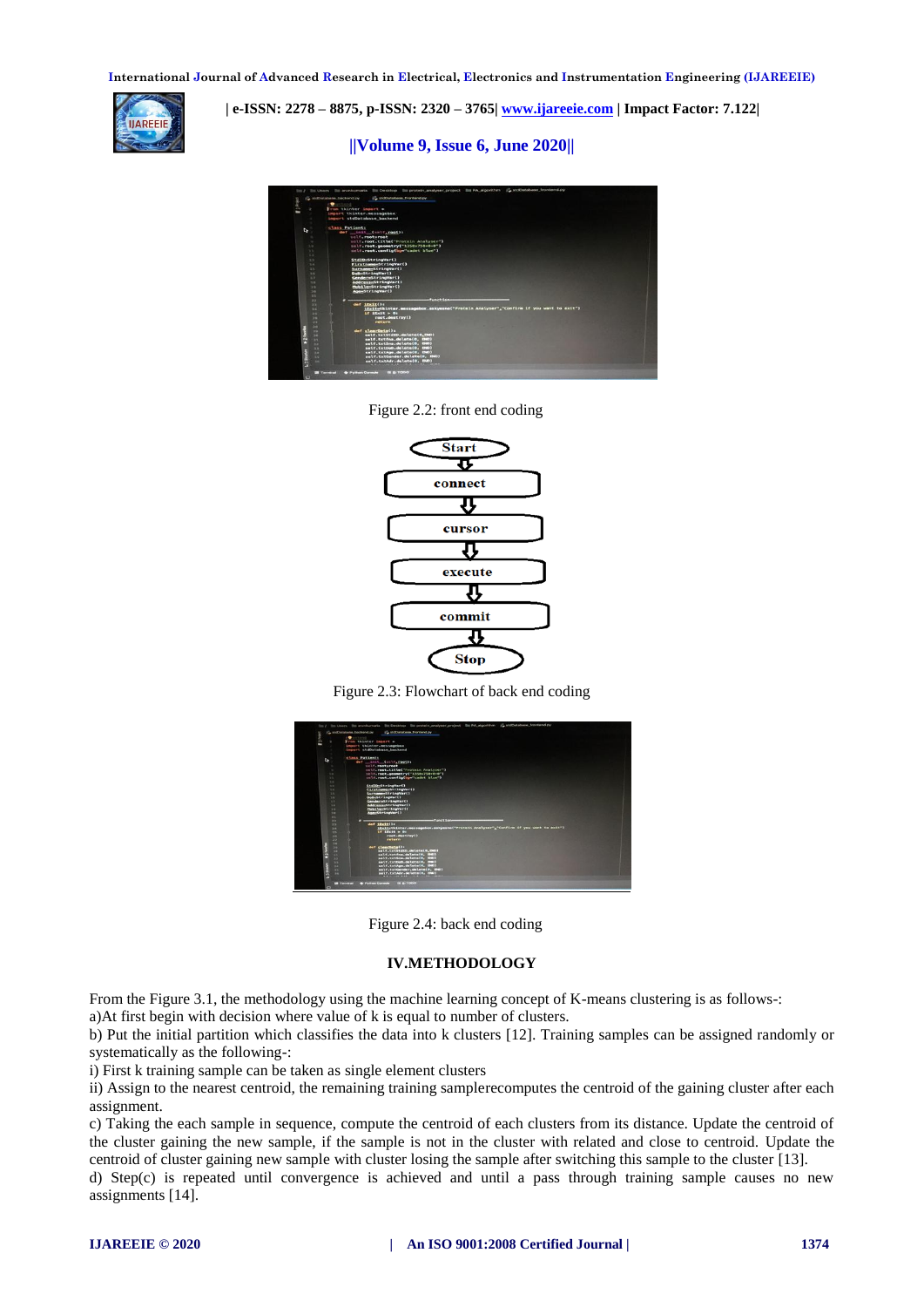

 **| e-ISSN: 2278 – 8875, p-ISSN: 2320 – 3765| [www.ijareeie.com](http://www.ijareeie.com/) | Impact Factor: 7.122|** 

**||Volume 9, Issue 6, June 2020||** 



Figure 3.1: Methodology using K-means clustering

# **V.FUNCTIONAL BLOCK DIAGRAM AND FLOWCHART**

Figure 2.1 consists of the front end functional block diagram where the buttons,labels and frames are well set. The user defined functions are set for the buttons to do the create, read, update, delete operations [15]. The labels are used for determining the Names, Patterns or signals and addresses. The frames are of two kinds, mainframe and the subframe. Inbuilt functions are used as the functional properties of labels and frames.

Figure 2.3 consists of the back end functional block diagram where the database is well set. It consists of the connect, cursor, execute and commit inbuilt functions where the connect combines the user related queries with the data, cursor keeps a mark on the database, execute which executes the user related queries and commits it to the database [16].

#### **VI.RESULT AND DISCUSSION**

The standard data is compared with the obtained calculated data to get the graph of following pattern. The importance of machine learning in the disease identification is mainly highlighted. For identifying the disease from coding using Python [17]. We have the different sorts of data where the presence of cytosine is seen in which we are able to get the result of cytosine replaced by thymine instantly represented by the diagram using the K-means clustering where in case the missed alleles are found [18]. Plenty of diseases like cancer,sickle-cell anaemia, beta-thalassaemia and cystic fibrosis are identified [19].

The datasets are categorized as two types, the known datasets or signals and unknown datasets or signals. From Figure 5.1, the patient of age 42 is normal. Since the essential amino acid and non essential amino acid is in equal quantity in the body which is the known dataset [20].

| <b>Protein Analyser</b>    |                                                           |                       | <b>Protein Analyser</b>    |                                                 |                                           |
|----------------------------|-----------------------------------------------------------|-----------------------|----------------------------|-------------------------------------------------|-------------------------------------------|
| <b>Patient Information</b> |                                                           |                       | <b>Patient Information</b> |                                                 | stored id's                               |
| <b>Patient ID:</b>         | 123                                                       | stored id's           | Patient ID:                | 123                                             | <b>Result</b>                             |
| <b>Firstname:</b>          | <b>Mahesh</b>                                             |                       | <b>Firstname:</b>          | Mahesh                                          | the patient is Normal                     |
| Surname:                   | Kumar                                                     |                       | Surname:                   | Kumar                                           |                                           |
| Date Of Birth:             | 14/06/1978                                                |                       | Date Of Birth:             | 14/06/1978                                      | Yes.<br>No                                |
| Age:                       | 42                                                        |                       | Age:                       | 42                                              |                                           |
| Gender:                    | male                                                      |                       | Gender:                    | male                                            |                                           |
| Mobile:                    | 9234345432                                                |                       | Mobile:                    | 9234345432<br>Protein/DNA pattern: AGMLAGMLAGML |                                           |
|                            | Protein/DNA pattern: AGMLAGMLAGML                         |                       |                            |                                                 |                                           |
| <b>Register</b>            | <b>Display</b><br>Clear<br><b>Delete</b><br><b>Search</b> | <b>Update</b><br>Exit | <b>Register</b>            | <b>Display</b><br>Clear                         | <b>Delete</b><br>Search<br>Exit<br>Update |
|                            |                                                           |                       |                            |                                                 |                                           |
|                            |                                                           |                       |                            |                                                 |                                           |
|                            |                                                           |                       |                            |                                                 |                                           |
|                            |                                                           |                       |                            |                                                 |                                           |
|                            |                                                           |                       |                            |                                                 |                                           |

 **Figure 5.1: Sample For Getting Normal Result**

From Figure 5.2,the patient of age 28 is still normal and in need of essential amino acid to the body which is also a product of known dataset [21].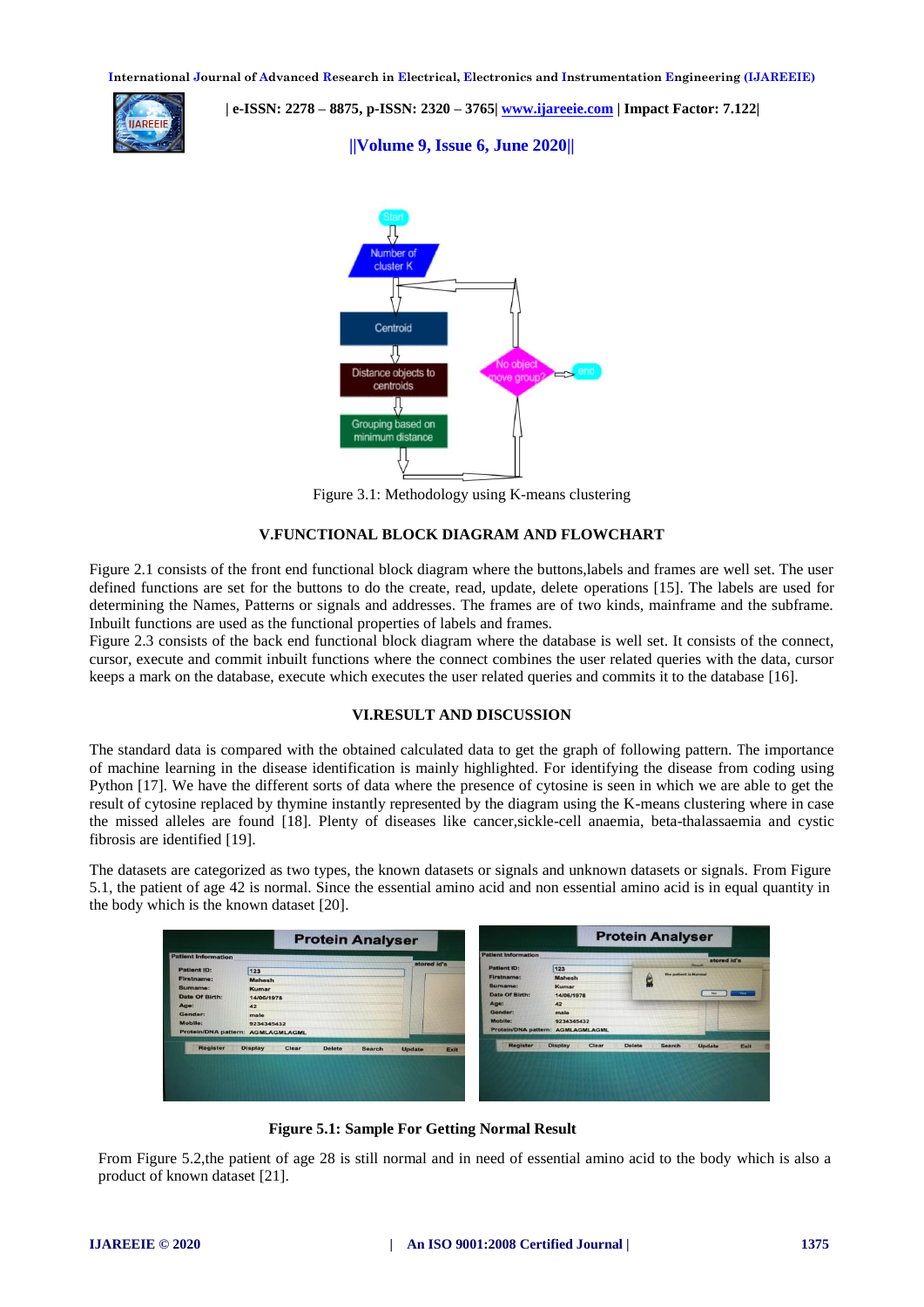

 **| e-ISSN: 2278 – 8875, p-ISSN: 2320 – 3765| [www.ijareeie.com](http://www.ijareeie.com/) | Impact Factor: 7.122|** 

# **||Volume 9, Issue 6, June 2020||**

|                                                                                                      | <b>Protein Analyser</b>                                   |                       | <b>Protein Analyser</b>                                                                                     |                                               |                                                                                                                                                          |
|------------------------------------------------------------------------------------------------------|-----------------------------------------------------------|-----------------------|-------------------------------------------------------------------------------------------------------------|-----------------------------------------------|----------------------------------------------------------------------------------------------------------------------------------------------------------|
| <b>Patient Information</b><br><b>Patient ID:</b><br>Firstname:<br>Surname:<br>Date Of Birth:<br>Age: | 124<br>Narendra<br><b>Shenoy</b><br>15/08/1992<br>28      | stored id's           | <b>Patient Information</b><br><b>Patient ID:</b><br><b>Firstname:</b><br>Surname:<br>Date Of Birth:<br>Age: | 124<br>Narendra<br>Shenoy<br>15/08/1992<br>28 | stored id's<br><b>Result</b><br>Aspartic acid & Glutamic acid dominates,<br>the patient is in need of Essential<br>amino acid<br>Yes <sup>-</sup><br>No. |
| Gender:<br><b>Mobile:</b>                                                                            | male<br>9834645432<br>Protein/DNA pattern: AGAGMLAGML     |                       | Gender:<br>Mobile:<br>Protein/DNA pattern:                                                                  | male<br>9834645432<br>AGAGMLAGML              |                                                                                                                                                          |
| <b>Register</b>                                                                                      | <b>Search</b><br><b>Delete</b><br>Clear<br><b>Display</b> | Exit<br><b>Update</b> | <b>Register</b>                                                                                             | Clear<br><b>Display</b>                       | Exit<br><b>Update</b><br><b>Delete</b><br><b>Search</b><br>D.                                                                                            |

Figure 5.2: Sample for the need of essential amino acid

From Figure 5.3, The patient of age 36 is having more essential amino acid in the body and is said to be suffering from Rheumatoid Arthritis which is also a product of known dataset [22].

| <b>Patient Information</b><br><b>Patient Information</b><br>stored id's<br><b>Patient ID:</b><br>125<br>125<br><b>Patient ID:</b><br>Firstname:                                                                                                             | stored id's                                                                                                                                      |  |
|-------------------------------------------------------------------------------------------------------------------------------------------------------------------------------------------------------------------------------------------------------------|--------------------------------------------------------------------------------------------------------------------------------------------------|--|
| Hema<br><b>Firstname:</b><br>Hema                                                                                                                                                                                                                           | <b>Result</b><br><b>Lysine &amp; Methionine dominates</b><br>the patient is in need of Non-Essential<br>amino acid and suffering from RHEUMATOID |  |
| Surname:<br>Sukumari<br>Sukumari<br>Surname:<br>Date Of Birth:<br>21/04/1984<br>Date Of Birth:<br>21/04/1984<br>Age:<br>36<br>36<br>Age:<br>Gender:<br>female<br>female<br>Gender:<br>Mobile:<br>9839995430<br>9839995430<br>Mobile:                        | <b>ARTHRITIS</b><br>Yes:<br>No                                                                                                                   |  |
| Protein/DNA pattern: AGMLMLAGML<br>Protein/DNA pattern: AGMLMLAGML<br><b>Register</b><br><b>Display</b><br>Clear<br><b>Delete</b><br><b>Search</b><br>Exit<br><b>Update</b><br>Clear<br><b>Delete</b><br><b>Search</b><br><b>Display</b><br><b>Register</b> | Update<br>Exit                                                                                                                                   |  |

Figure 5.3: Sample for getting Rheumatoid Arthritis

The Figure 5.4 shows how the unknown dataset looks like and is the dataset from the person suffering from Rheumatoid Arthritis. The translated form of this dataset is evaluated in Figure 5.5.



Figure 5.4: Unknown dataset of a patient suffering from Rheumatoid Arthritis

Figure 5.5 shows the distribution of adenine, guanine, thymine, cytosine for a given set of data. Yellow colored data shows the replacement of the alleles [23], i.e.., thymine and cytosine. Red colored data is the centroid point.

Blue colored data is the distribution of adenine & guanine.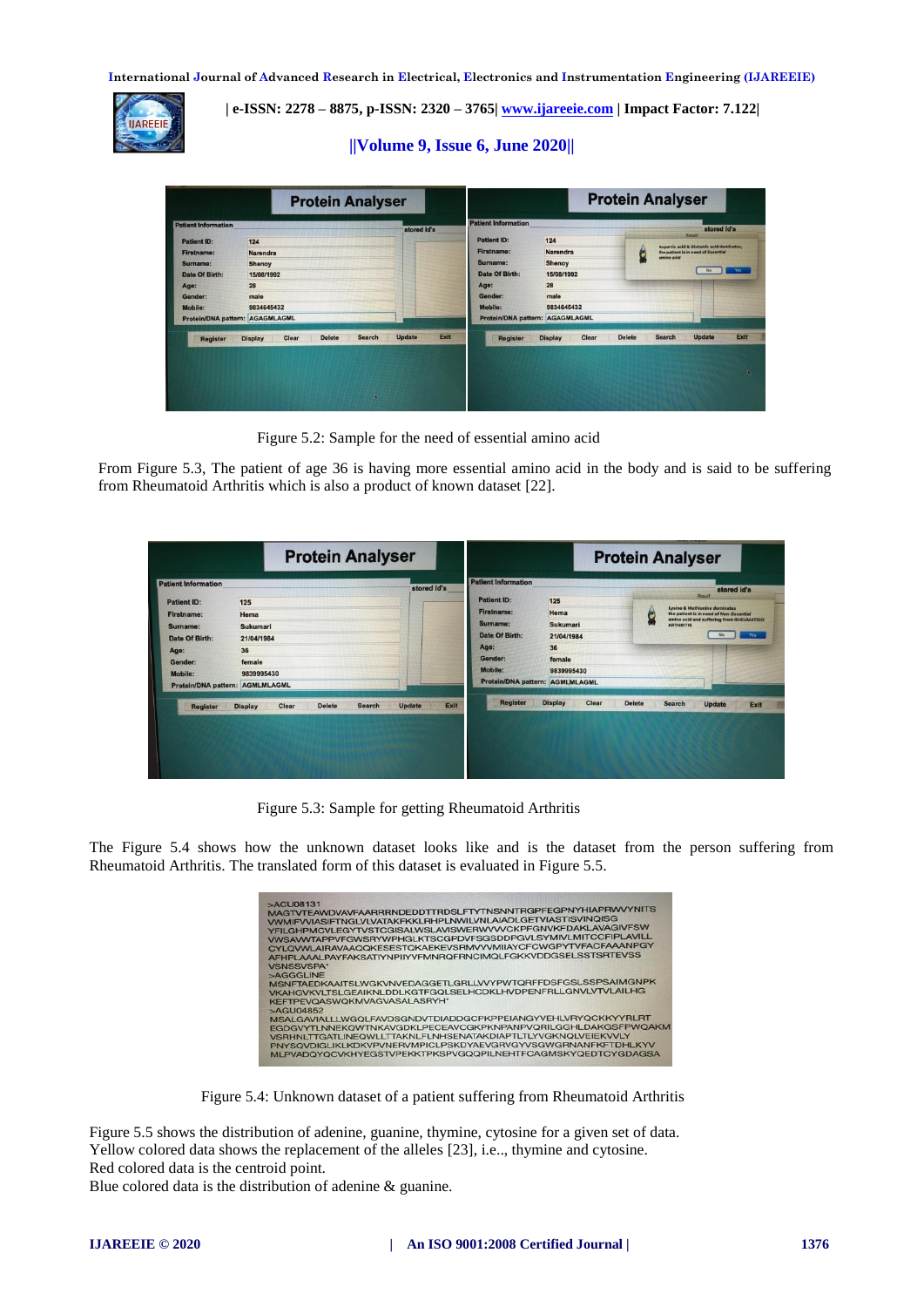

 **| e-ISSN: 2278 – 8875, p-ISSN: 2320 – 3765| [www.ijareeie.com](http://www.ijareeie.com/) | Impact Factor: 7.122|** 

# **||Volume 9, Issue 6, June 2020||**



690000 700000 710000 720000 730000 740000 750000 760000

Figure 5.5: distribution of adenine, guanine, thymine, cytosine

#### **VII. CONCLUSION**

In this paper, the importance of machine learning in the disease identification is mainly highlighted. For identifying the disease here from coding using Python we have the different sorts of data where the presence of cytosine is seen in which we are able to get the result of cytosine replaced by thymine instantly represented by the diagram using the Kmeans clustering where in case the missed alleles are found. Plenty of diseases like cancer,sickle-cell anaemia, betathalassaemia and cystic fibrosis are identified where here the Rheumatois Arthritis disease is more stressed.

For the future enhancement it can be made to directly analyze the graph with different diseases by assigning the threshold which help to segregate the diseasesmore clearly.

#### **REFERENCES**

- 1. X. Li, B. Liao, L. Cai, Z. Cao, and W. Zhu, "Informative SNPs selection based on two-locus and multilocus linkage disequilibrium: Criteria of max-correlation and min-redundancy," *IEEE/ ACM Trans. Comput. Biol. Bioinformat*., vol. 10,(3), pp. 688–695, 2013.
- 2. P.I.DeBakker,R.R.Graham,D.Altshuler, B. E.Henderson, and C. A.Haiman,"TransferabilityoftagSNPstocapturecommongenetic variation in DNA repair genes across multiple populations," in Proc.Pac.Symp.Biocomput.,2006,vol.11,pp.478–486.
- 3. C. S. Carlson, M. A. Eberle, M. J. Rieder, Q. Yi, L. Kruglyak, and D. A. Nickerson, "Selecting a maximally informative set of single nucleotide polymorphisms for association analyses using linkage disequilibrium," Amer. J. Human Genetics, vol. 74, no. 1, pp. 106– 120, 2004.
- 4. R. C. Hardison and G. A. Blobel, "GWAS to therapy by genome edits?" Science, vol. 342,(6155), pp. 206–207, 2013.
- 5. W. Yang and C. C. Gu, "A whole-genome simulator capable of modeling high-order epistasis for complex disease," Genetic Epidemiol., vol. 37,(7), pp. 686–694, 2013.
- 6. Gyenesei, J. Moody, C. A. Semple, C. S. Haley, and W. H. Wei, "High-throughput analysis of epistasis in genomewide association studies with BiForce," Bioinformatics, vol. 28,(15), pp. 1957–1964, 2012.
- 7. Liao, X. Li, W. Zhu, R. Li, and S. Wang, "Multiple ant colony algorithm method for selecting tag SNPs," J. Biomed. Informat., vol. 45,(5), pp. 931–937, 2012.
- 8. K. Ting, W.T. Lin, and Y. T. Huang, "Multi-objective tag SNPs selection using evolutionary algorithms," Bioinformatics, vol. 26,(11), pp. 1446–1452, 2010.
- 9. J. He and A. Zelikovsky, "Informative SNP selection methods based on SNP prediction," *IEEE Trans. Nanobiosci*., vol. 6,(1), pp. 60–67, Mar. 2007.
- 10. Z. Q. Liu and S. L. Lin, "Multilocus LD measure and tagging SNP selection with generalized mutual information," Genetic Epidemiol., vol. 29,(4), pp. 353–364, 2005.